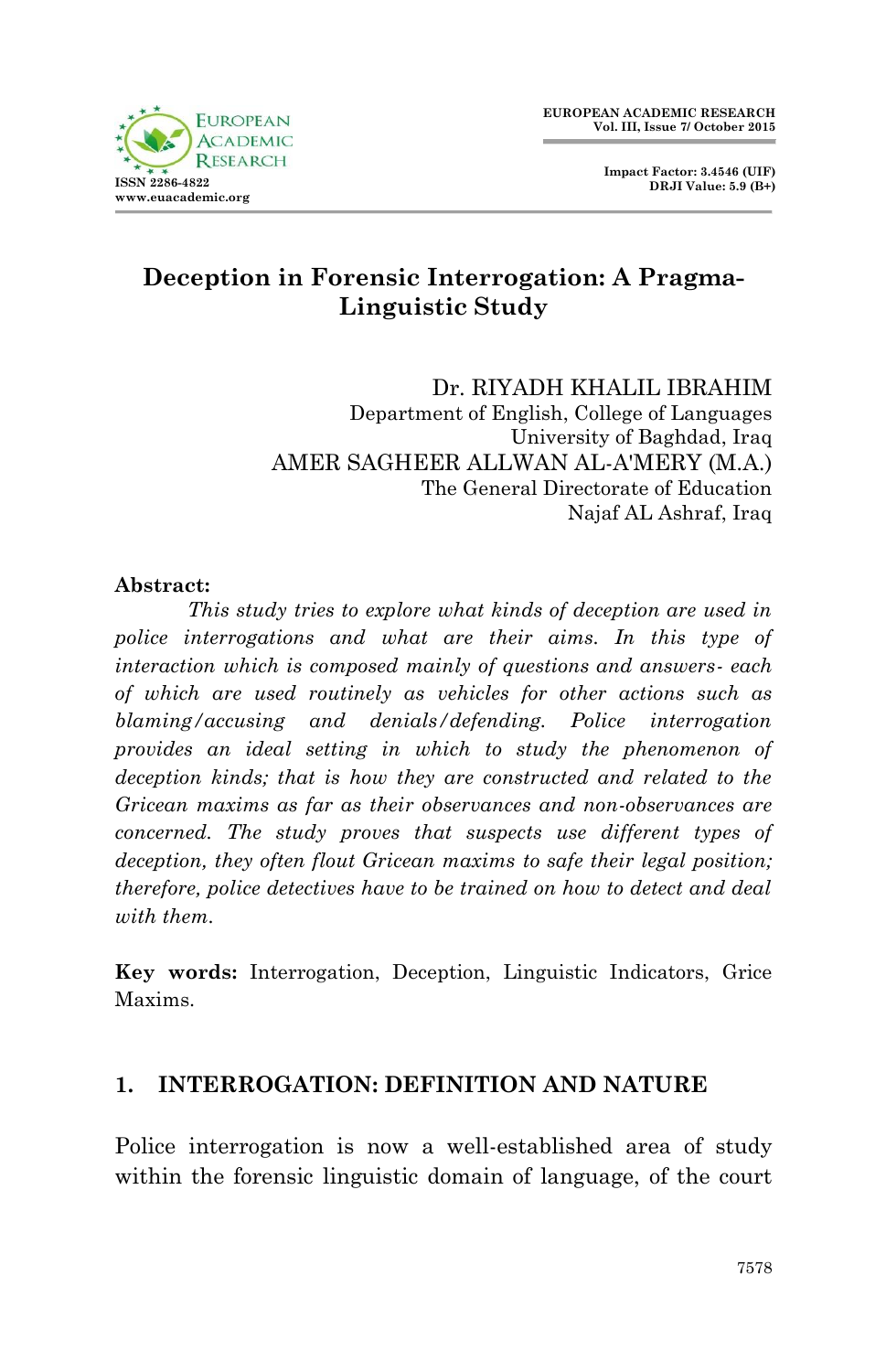and of the judicial processes, thus, takes a worldwide dimension.

Interrogation is defined as a formal type of dialogue between two people where an interrogator poses questions for the purpose of acquiring some information that the person being interrogated presumably has (Walton, 2003:1772).

Royal and Schutt (1976:21) define interrogation as "the art and mechanics of questioning for the purpose of exploring or resolving issues". They also point out that interrogation style is more formal than interviewing style.

It seems that the main purpose of conducting an investigation is information-seeking. "The information may be needed to assist a police investigation, or for security purposes, before an intended crime or terror activity is committed" (Walton, 2003:1775). In a similar view, Dillon (1990:75) asserts that "the purpose of interrogation is to obtain factual, truthful information about some criminal matter at issue".

### **2. SOME CHARACTERISTICS OF INTERROGATION**

Shuy (1998:42) sees that interrogation is conventionally advocacy and does not contextualize the subject's narrative to suit the interrogator's goal. Interrogation is a descriptive process, not advocacy; it is a fact-finding process, not litigation. Walton (2003:1771) argues that in the light of the argumentation theory, a dialogue is usually considered to be balanced and rational forms of argumentation and that "interrogation is scarcely a model of how to conduct balanced rational argumentation" (ibid.).

Linell (2001:11-2) believes that the *ideal dialogue* is basically an open interaction characterized by cooperation and asymmetry with equal opportunities for participants to take turn and develop topics. Braz (2010: 4) argues that interrogation, on the contrary, is an asymmetrical interaction because the goals and methods of argumentation used by both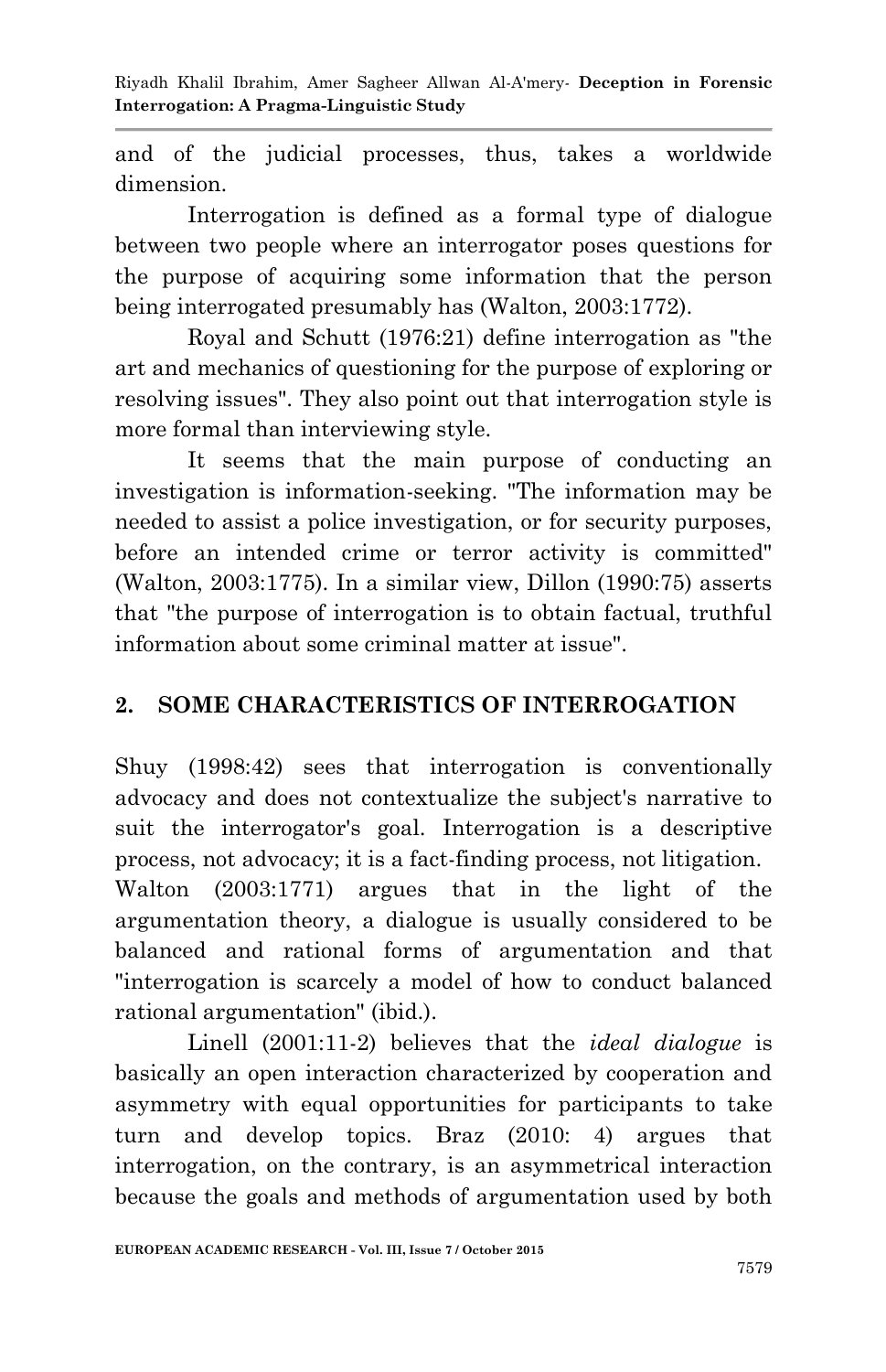parties are different and determine the strategies that each party uses during the course of interrogation as well as the level of cooperation of the person interrogated. The interrogator, on the one hand, keeping a certain purpose in mind, makes use of questions strategies to get information from the interrogated person, while the interrogated person, on the other hand, considers his/her own interests and goals to be the ones who will benefit him/her the most (Braz, 2010.)

Walton (2003:1777) indicates that as "the interrogation is essentially an asymmetrical type of dialogue, so the goals and methods of argumentation used by the one side are quite different from those on the other side".

In spite of the fact that the interrogation seems to be a species of information-seeking dialogue, it tends to contain elements of some of the other types of dialogue. Moreover, interrogation frequently involves negotiation. For example, bargaining is a common aspect of police interrogations (Williams, 2000: 212).

## **3. THE COOPERATIVE PRINCIPLE**

Grice formulates the cooperative principle as follows: "Make your conversational contribution such as is required, at the stage at which it occurs, by the accepted purpose or direction of the talk exchange in which you are engaged (Grice, 1975:47)

This means that during conversations, the two parties assume that the other party follow these principles in order to produce meaningful and productive utterances under the assumption of cooperativeness (Widdowson, 2007: 56).

## **3.1. Grice's Conversational Maxims**

In order to illustrate how speakers interpret meaning Grice presents, in addition to the cooperative principle, the four maxims. Thanks to these maxims, people can interpret and understand the implied implication of each other's utterances.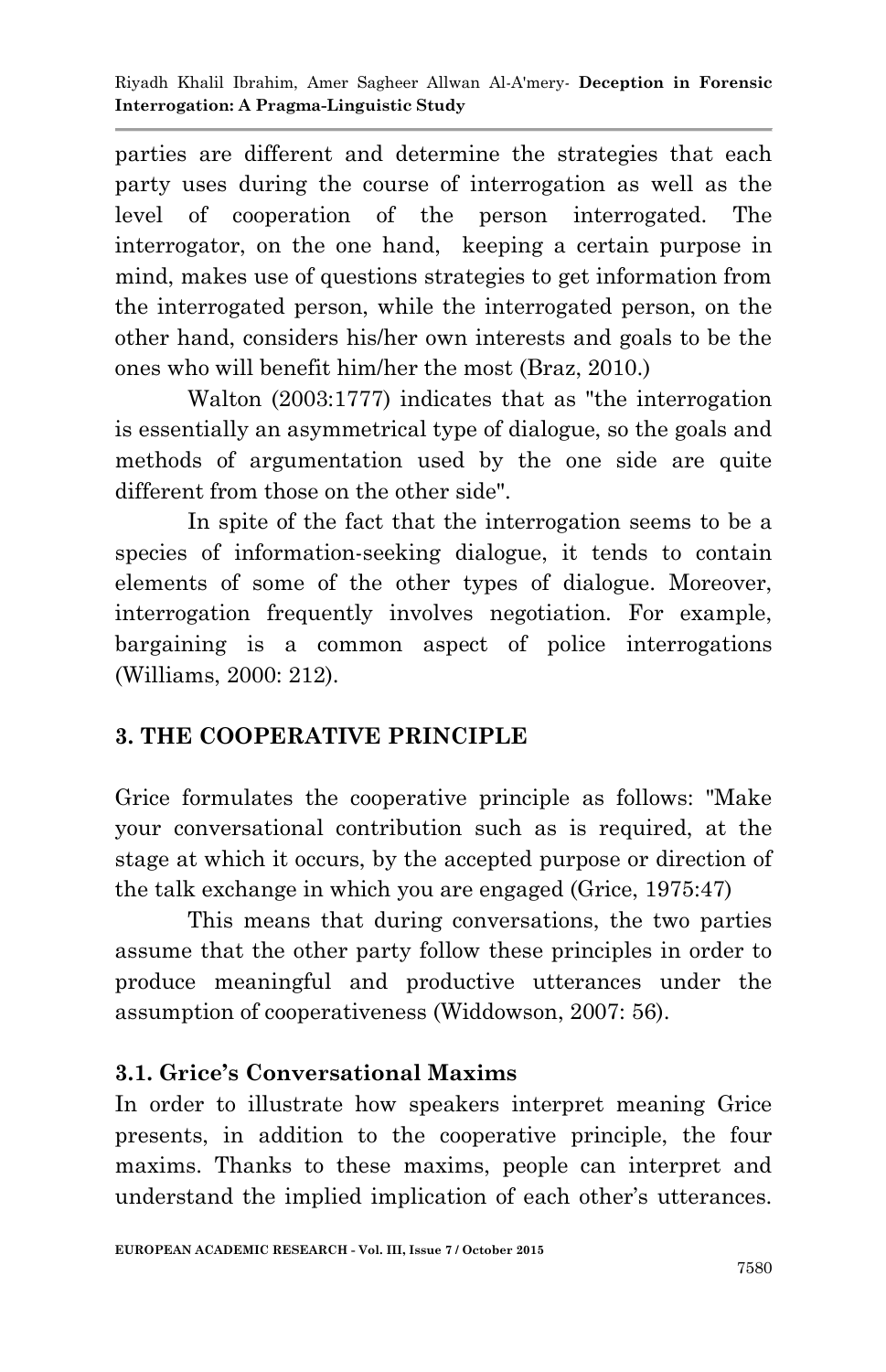Thus, they can communicate effectively with each other (Thomas, 1995: 62).

Thomas (ibid.) observes that Grice divided the cooperative principle into four maxims: *quantity, quality, relation* and *manner*. Grice conversational maxims are like rules that should be followed to achieve the goals of the interaction (Yule, 2000: 37). According to Griffiths (2006: 135) "a maxim is a pithy piece of widely applicable advice". He goes on to say that Grice's maxim play as "if" role because Grice does not put them as advice to show people how to talk, but he says that communication through conversations proceeds as if speakers are generally guided by these maxims.

## **3.1.1 The Maxim of Quantity**

It is the first maxim of the cooperative principle that is about the amount of information the speaker gives in an utterance in conversations. In other words, it requires speakers to give the right amount of information when they speak. This means not to be too brief or to give more information than required (Cutting, 2002, 34-5).

### **3.1.2 The Maxim of Quality**

Cruse (2000:355) indicates that this second maxim is about the *truthfulness* of the information provided in interaction and (Thomas, 1995:64), the maxim of quality is a matter of *giving the right information*. This maxim requires speakers to provide true information when communicating and avoid providing any false information or without sufficient evidence. In other words, they must avoid lying. Thus, people can only talk, when they are sure of the truthfulness of what they are saying (Cutting, 2002:35).

### **3.1.3 The Maxim of Relation**

This maxim requires the speakers to be relevant to what was said before (Cutting, 2002: 35). In other words, what speakers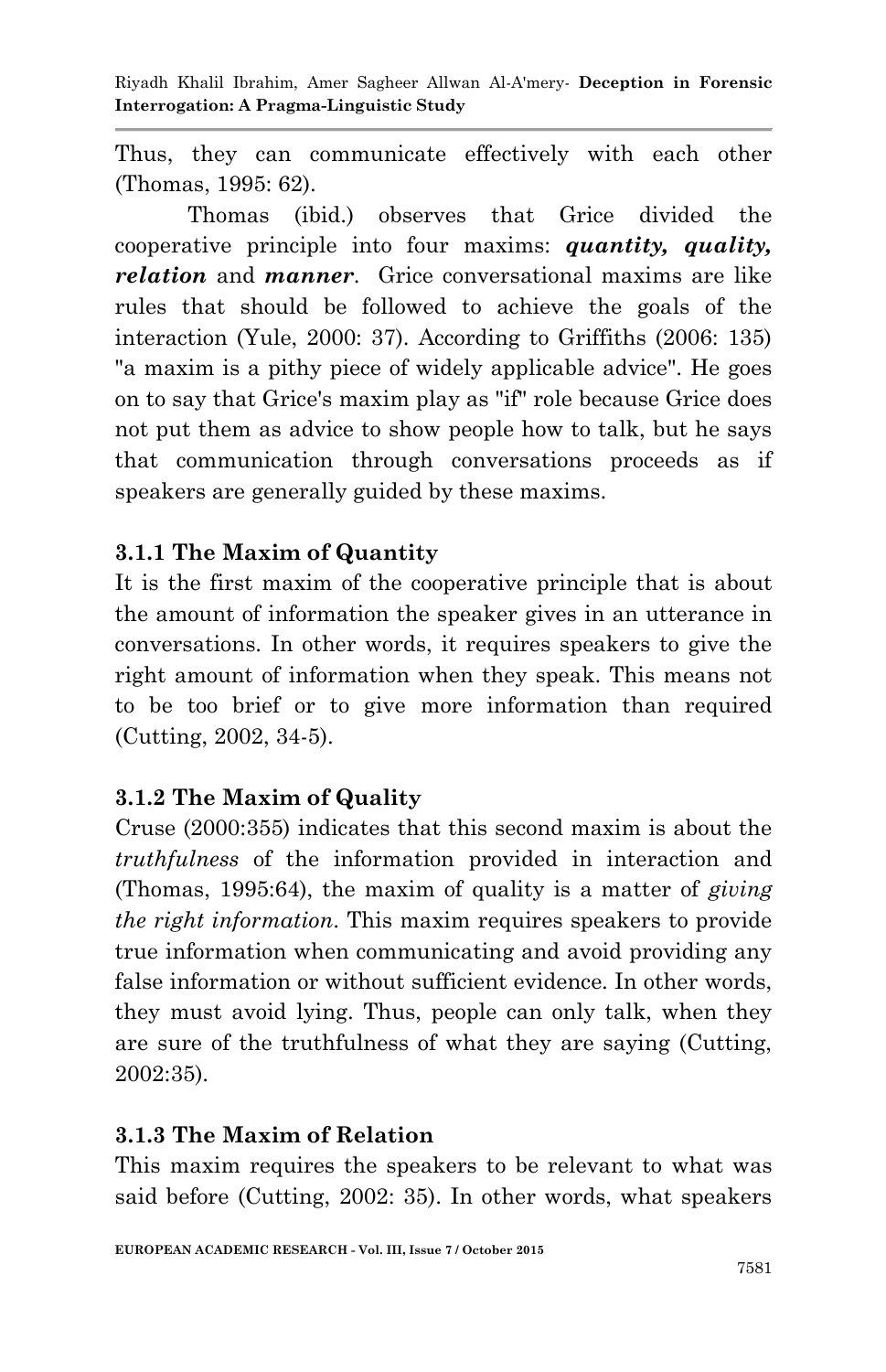say ought to be relevant to the 'topic' or the 'purpose' of communication (Widdowson, 2007:61).

## **3.1.4 The Maxim of Manner**

The last maxim is that of manner which is regarded as less important than the three previous ones. It says that speakers' utterances should be clear and easily understood (Cruse, 2000:375). According to Cutting (2002:35), to observe this maxim, "we should be *brief* and *orderly* and avoid *obscurity* and *ambiguity"*. Widdowson (2007:62) says that to apply this maxim speakers must "be *clear*, avoid *ambiguity* and *obscurity*."

# **4. NON OBSERVANCES OF CONVERSATIONAL MAXIMS**

Gricean maxims can be broken or breached which lead to generating a conversational implicature. If the speaker breaks these maxims, he would provoke the hearer(s) to infer the implicit meaning and its reasons with the aid of the cooperative principle for the interaction to continue.

In everyday language, however, people fail to observe or fulfill the maxims on many occasions. This may possible because they are incapable of speaking clearly (they are nervous, frightened, have a stammer, etc.) or because they deliberately choose to lie. Grice (1975: 49) distinguishes three ways of failing to observe a maxim: **flouting a maxim**: the speaker blatantly fails to observe a maxim**, violating a maxim**: unostentatious non-observance of a maxim, and **opting out a maxim:** the speaker indicates unwillingness to cooperate in the way the maxim requires of a maxim**.** Later on, he adds a fourth category of non-observance: **infringing a maxim**: the speaker fails to observe a maxim without any intentions. Several writers since Grice have argued the need for a fifth kind of non-full observance — **suspending a maxim**: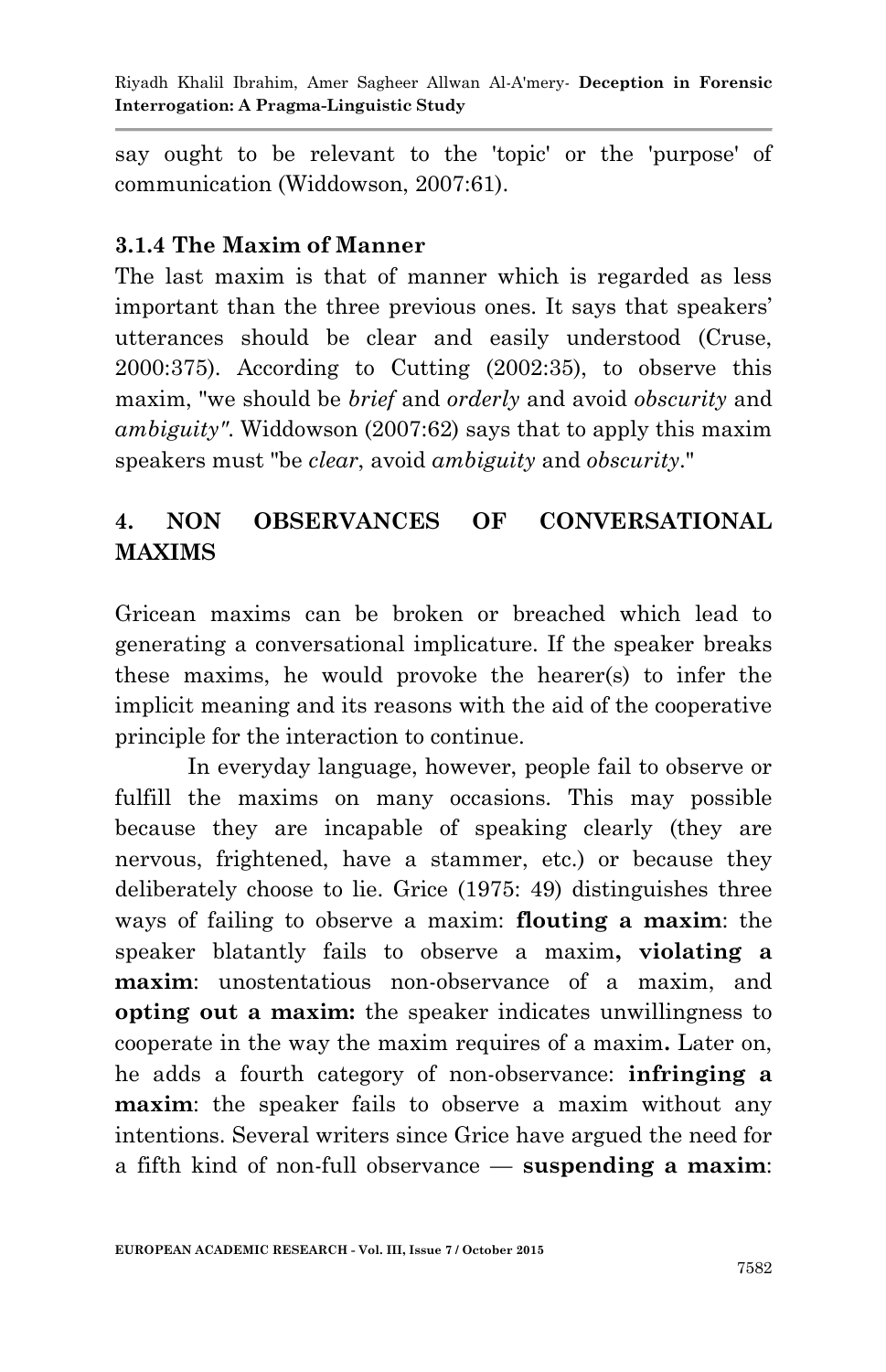the speaker indicates unwillingness to cooperate in the way the maxim requires.

## **5. DECEPTION**

Most researchers believe that it is not an easy task to present or provide a clear and satisfying definition of the phenomenon of *deception* (Hartwig, 2005: 1).

Bond & Robinson (1988: 296) (cited in Hartwig, 2005: 1) have argued that deception is not a phenomenon exclusive to the human world, and that even animals or plants can deceive. "The philosopher Montaigne, in the sixteenth century, stated that deception "has a hundred thousand faces and an infinite field" (ibid.). O'Hair and Cody (1994: 183) see deception as the deliberate attempt to produce or maintain false impressions among individuals. However, Masip et. al. (2004: 148) define deception as:

The deliberate attempt, whether successful or not, to conceal, fabricate, and/or manipulate in any other way, factual and/or emotional information, by verbal and/or nonverbal means, in order to create or maintain in another or others a belief that the communicator himself or herself considers false.

Vrij (2000:6), agrees with Masip et.al. (2004), and states that deception is a "successful or unsuccessful deliberate attempt, without forewarning, to create in another a belief which the communicator considers to be untrue". However, the human deception in the legal system refers to the deliberate, intentional deception, not unknowing or mistaken deception.

### **5.1. Classification of Deception**

Many scholars have studied and classified the phenomenon of deception and they have presented many classifications such as: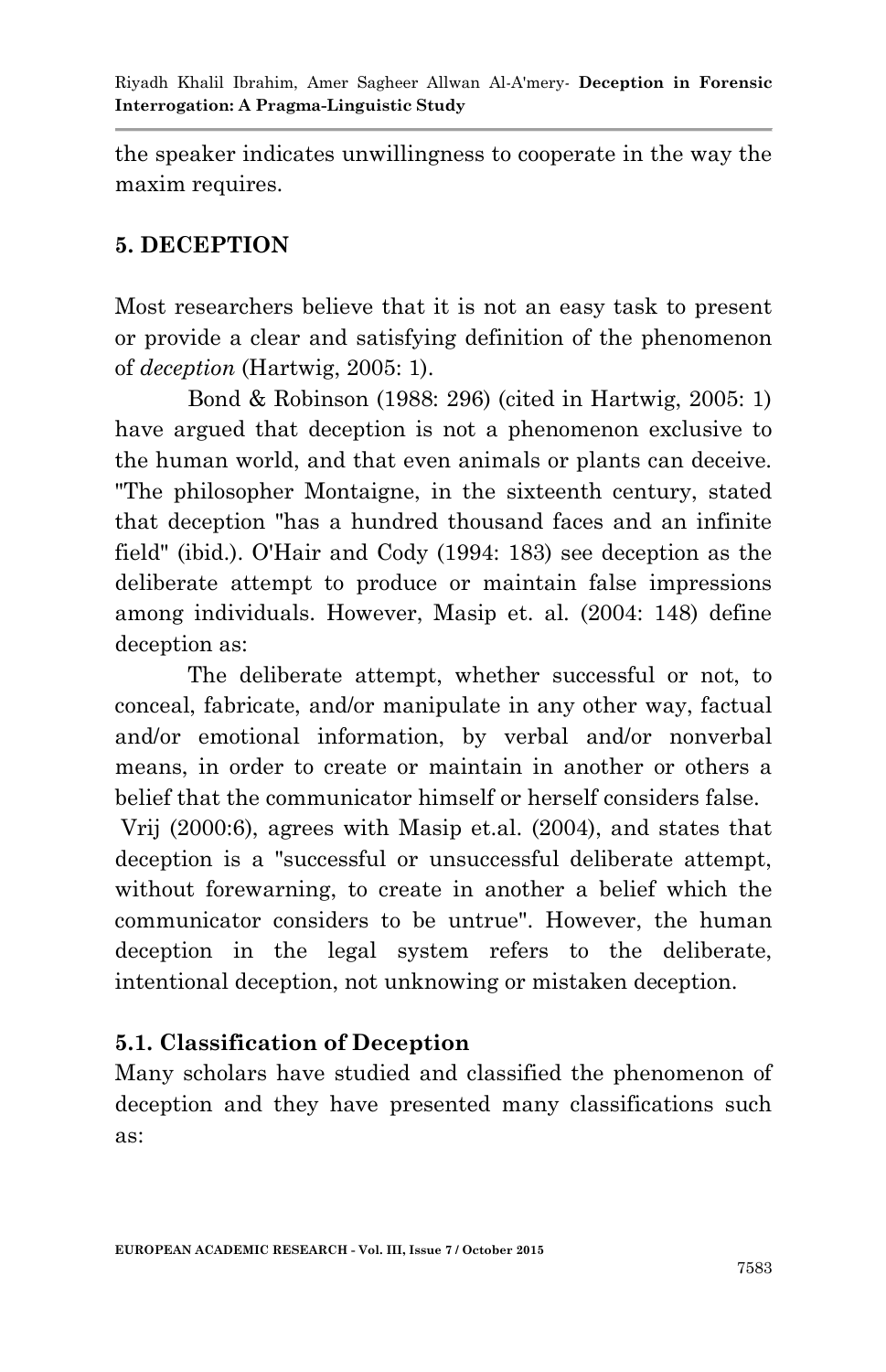## **5.1.1. Ekman's (1985) Classification**

Ekman (1985:41) divides deception into two basic forms; *falsification* and *concealment* as follows: "concealment is leaving out true information; and falsification, or presenting information as if it were true". When individuals try to hide truth, such actions reflect kinds of deception.

# *(1) Detective: … After that, where did you go? Suspect: I went home, watched TV, dinner, and went to bed….*

*The suspect pretends to answer the question orderly while observing the maxims of manner and quantity. But, in fact, he violates these maxims. Later on, the police discovers that he is involved in the murder, so he also violates the maxim of quality. The suspect also conceals information and gives other distorted information which represent two kinds of deception.* (Al-A'mery, 2014: 81)

### **5.1.2. Metts's (1986) Classification**

Metts's (1989:165) (cited in McCornack, 1992: 2) reviews the types of deception identified by several authors and concludes that there are four basic ways of altering information:

(a) Manipulating the amount of information offered,

(b) Distorting the information offered,

(c) Presenting the information in an equivocal or ambiguous fashion, and

(d) Presenting information that is irrelevant to the preceding discourse.

# *(2)Detective: When was the last time you saw Mrs. M.? Suspect: Last night, when I unloaded her baggage from the car. She was on a business trip as usual…*

*The suspect flouts the maxim of quantity as he provides information which is not necessary. He can simply reply "Last night". He also violates the maxim of quality as later on the*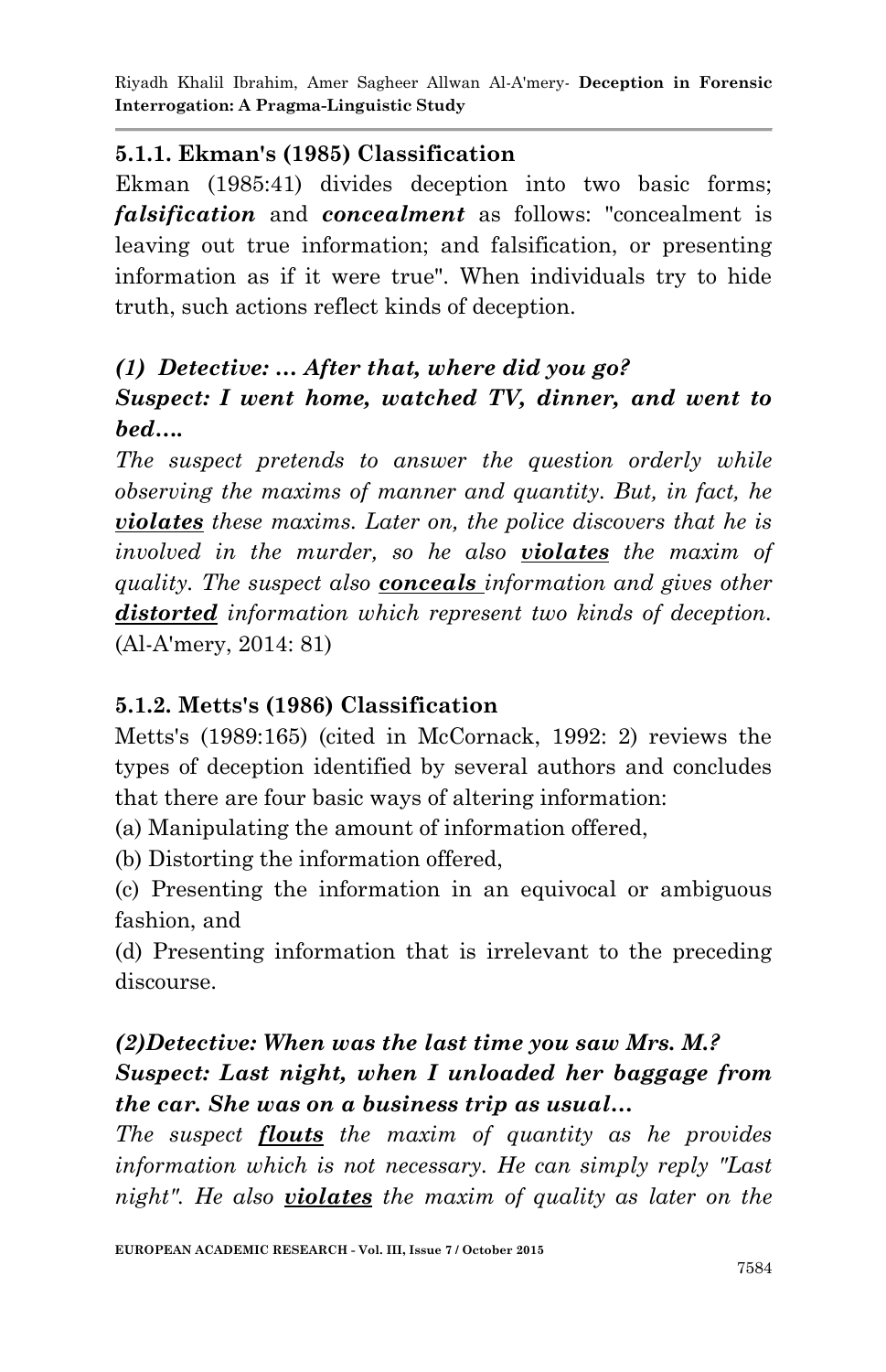*police discovers that he is directly involved in the murder. He also flouts the maxim of relevance as most of his answer is not related to the question. The suspect provides distorted information and conceals other information which represent two kinds of deception. This is also a manipulation of information for the aim of keeping his position safe and to avoid implicating and relating himself to the murder.* (Al-A'mery, 2014:80)

# *(3)Detective: Do not take all this by yourself! Tell me who is your partner?*

## *Suspect: R. I asked him to help me and he agreed.*

*The suspect observes the maxims of quality and relevance in his first part of the answer. In contrast, in his second part he flouts the maxims of quantity and relevance as he provides more information than required. He can simply mention the name of his partner. Moreover, by not mentioning which R. represents an opting out to the maxim of quantity in his first part of the answer. This makes his answer not clear and ambiguous and might indicate that he is unwilling to cooperate or reveal more than he wants. (Al-A'mery, 2014:95)*

### **5.1.3. DePaulo et. al.'s (1996) Classification**

DePaulo et. al. (1996: 980-1) agree with Metts's (1986) distinction, but add *distortions* as another kind of deception which represents "the starting point in what really is true, but is tailored to mislead by including for example exaggerations or understatements".

# *(4) Detective: When was that? Suspect: I arrived home about 7:00 P.M. I guess….*

*The suspect uses hedges as one of the deception language indicators to avoid giving the exact time which is regarded as a violation of the quantity maxim. He also violates the maxim of quality as tells a lie. The suspect conceals information and*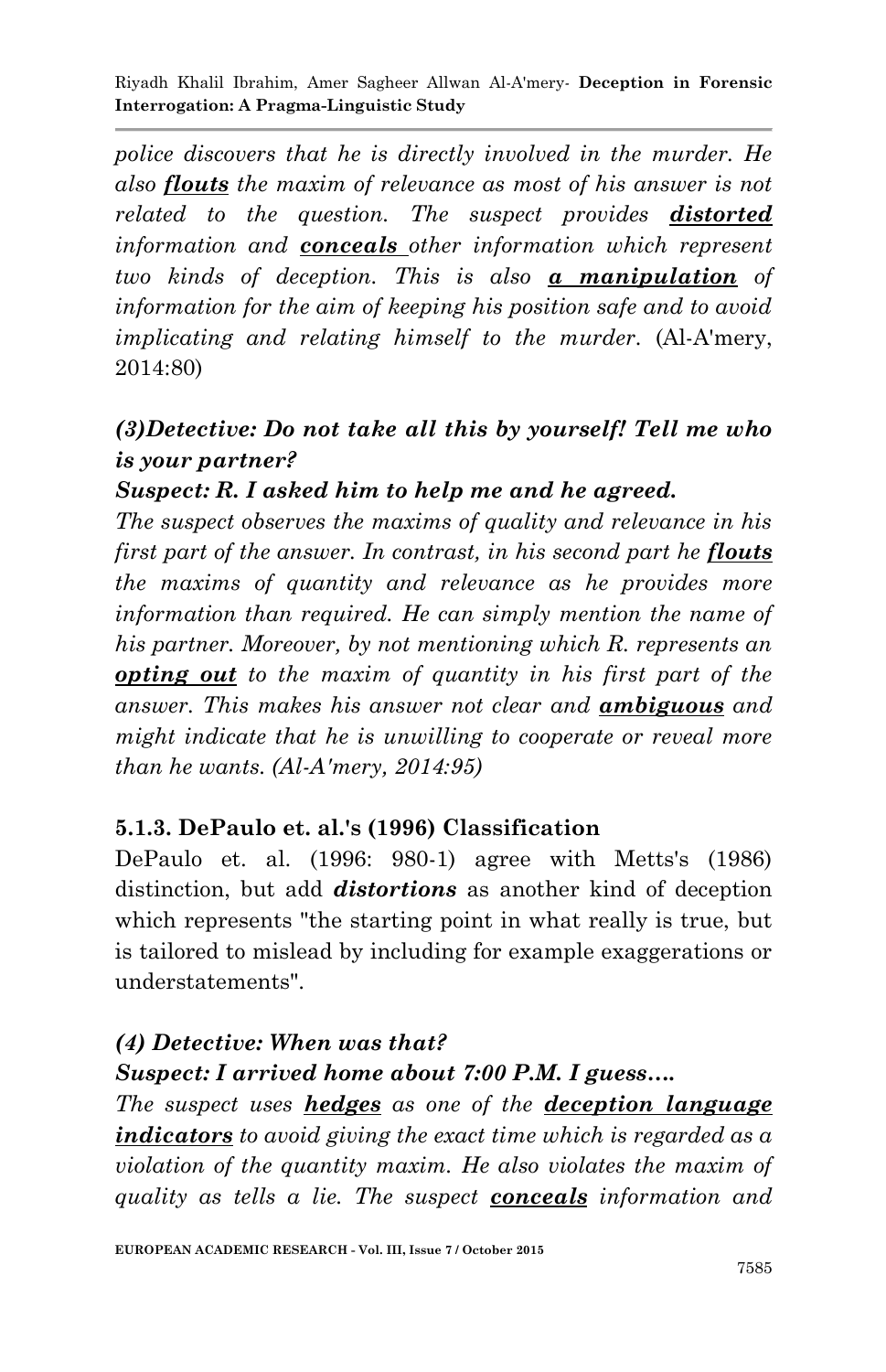# *provides other distorted information which represent two deception kinds.*

*These violation tactics of the maxims help the suspect to avoid any commitment if the police discover the exact time of his arrival to his house in addition to avoiding implicating himself.*  (Al-A'mery, 2014:82)

## **5.1.4. Masip et. al.'s (2004) Classification**

Masip et. al. (2004: 152) believe that in addition to the concealment and falsification types of deception, there are such processes of *minimization* and *maximization*. They characterize *maximization* (or exaggeration) as "showing great happiness when one is moderately happy as a form of falsification in which what is fabricated goes beyond the truth", while they see *minimization* as "a kind of concealment of little intensity in which the real information is only partially concealed" (ibid.).

They (ibid.:155) conclude that:

Lying consists of manipulating the information offered to a receiver or receivers for instrumental ends… presenting the information ambiguously, or giving information that is irrelevant to the preceding question. Since the receiver assumes that the quantity, quality (veracity), manner (nonambiguous) and relevance of the information will be adequate, the manipulation of these elements will pass unnoticed and the receiver will then be deceived.

# *(5)Detective: …Before you said anything, we searched your car and found this key. It is a duplicated key for the back door.*

### *Suspect: So what? I made a copy in case I need it. Ok.*

*The suspect violates the maxims of quality and manner. Nevertheless, he also uses the strategy of minimizing the event which represents a kind of deception by trying "softening the accident". He observes the maxim of relevance in his answer. He also provides a justification for copying the key. His answer,*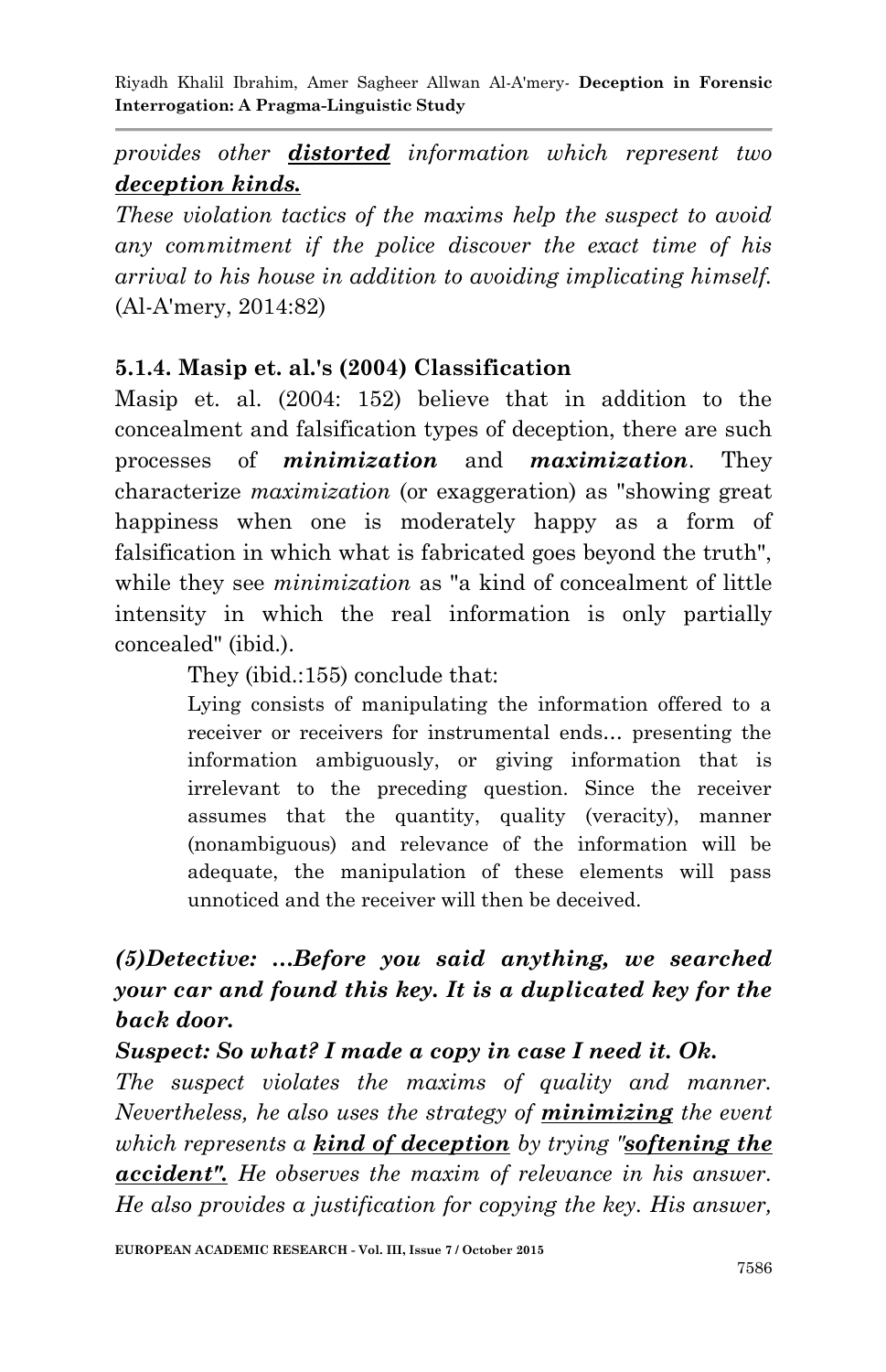*above all, shows a contradiction with his previous answers. (Al-A'mery, 2014:89)*

## *(6)Detective: Did you steal anything?*

*Suspect: No, but R. stole her jewelry before she arrives. I knew that later. Then we left. He left from the back door to avoid the building cameras as he entered. That's why I made a copy of the key.*

*The suspect tries to clear himself from the responsibility of the theft. He denies his participation or even the knowledge of the theft. The suspect violates the maxims of quantity and relevance as he gives more information than required and not related to the question. He can answer by "no" only as the rest of his answer can be answers for other questions. He also uses the maximization kind of deception by accusing his partner of stealing.* (Al-A'mery, 2014:101)

# **5.2. Linguistic Indicators of Deception**

It seems that the phenomenon of deception has especial language and particular indicators. There are many attempts, whether theoretical or practical, to study, detect and analyse these indicators. Here are a few of them:

# **5.2.1. Knapp et. al. (1979)**

In examining narratives for possible areas of deception, Knapp et. al. (1979:15-29) identify linguistic indicators of deception in the following five categories: uncertainty, reticencetendency, dependence (disassociation with remarks), negative effect (unpleasantness) and, vagueness (tendency to equivocate). They (ibid.) also claim that deceptive messages contain more speech errors and fewer statements regarding specific facts than truthful messages. For instance, Vagueness is reflected in example (4).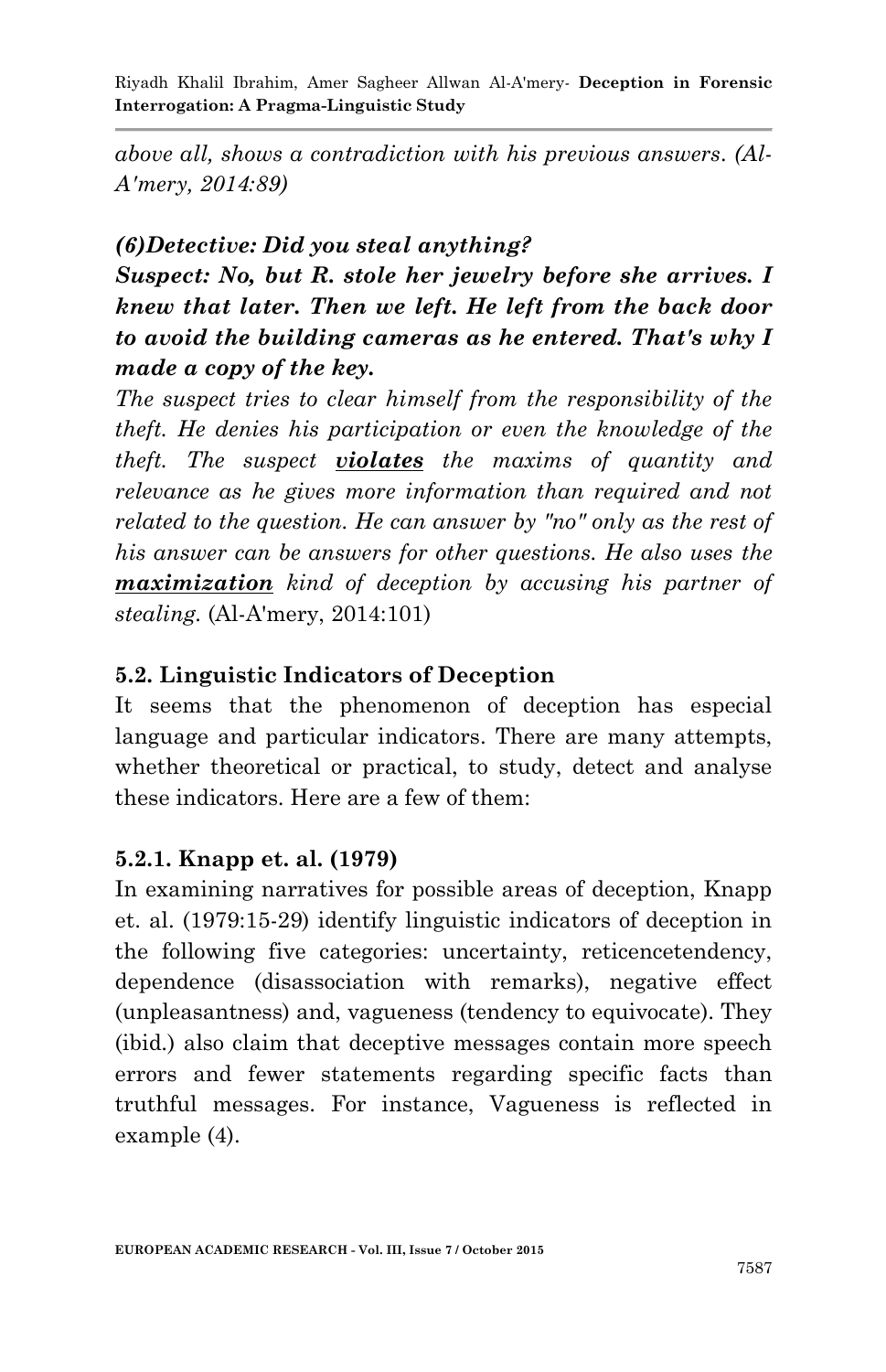### **5.2.2. MacDonald and Michaud (1998)**

MacDonald and Michaud (1992: 36-8) (cited in Shuy,1998: 46) offer a list of clues to deception which include: brief answers, excessively delayed answers, repeating the questions, hesitation in answering, memory problems, qualified answers, references to honesty, references to religion, softening terms of violence and theft, speaking in the third person, overpolitness or irritability, and short- lived anger.

# *(7)Detective: … But you told me that she had no enemies, didn't you?*

## *Suspect: I do not know, but…but… I did not… did not… kill her.*

*The suspect's answer shows signs of hesitation which is one of the clues of deception. As a result, he infringes the maxim of quality as he does not provide any relevant information. He also infringes the maxim of manner as his answer is not orderly. He infringes the maxim of quantity as he is not so informative.*

*These infringements indicate that the suspect is confused and shocked from the detective's questions and his own contradictions.(Al-A'mery, 2014:91)*

# *(8)Detective: You said that Mrs. M. was very comfortable with you, right?*

# *Suspect: Yes, I am hard-working, you know… not being late for her appointments… She was a very busy and rich woman… meetings, parties...*

In his first part of the answer, the suspect observes the maxim of *relevance. But he flouts the maxims of quantity and relevance in the second part. In the second part of "I am hard-working", he tries to point out his honesty with Mrs. M., which is the strategy of "references to honesty" which is one of the clues of deception. His answer shows signs of pauses or hesitations, these can be indicators for thinking or lying as one of the linguistic clues of deceptions. (Al-A'mery, 2014:79-80)*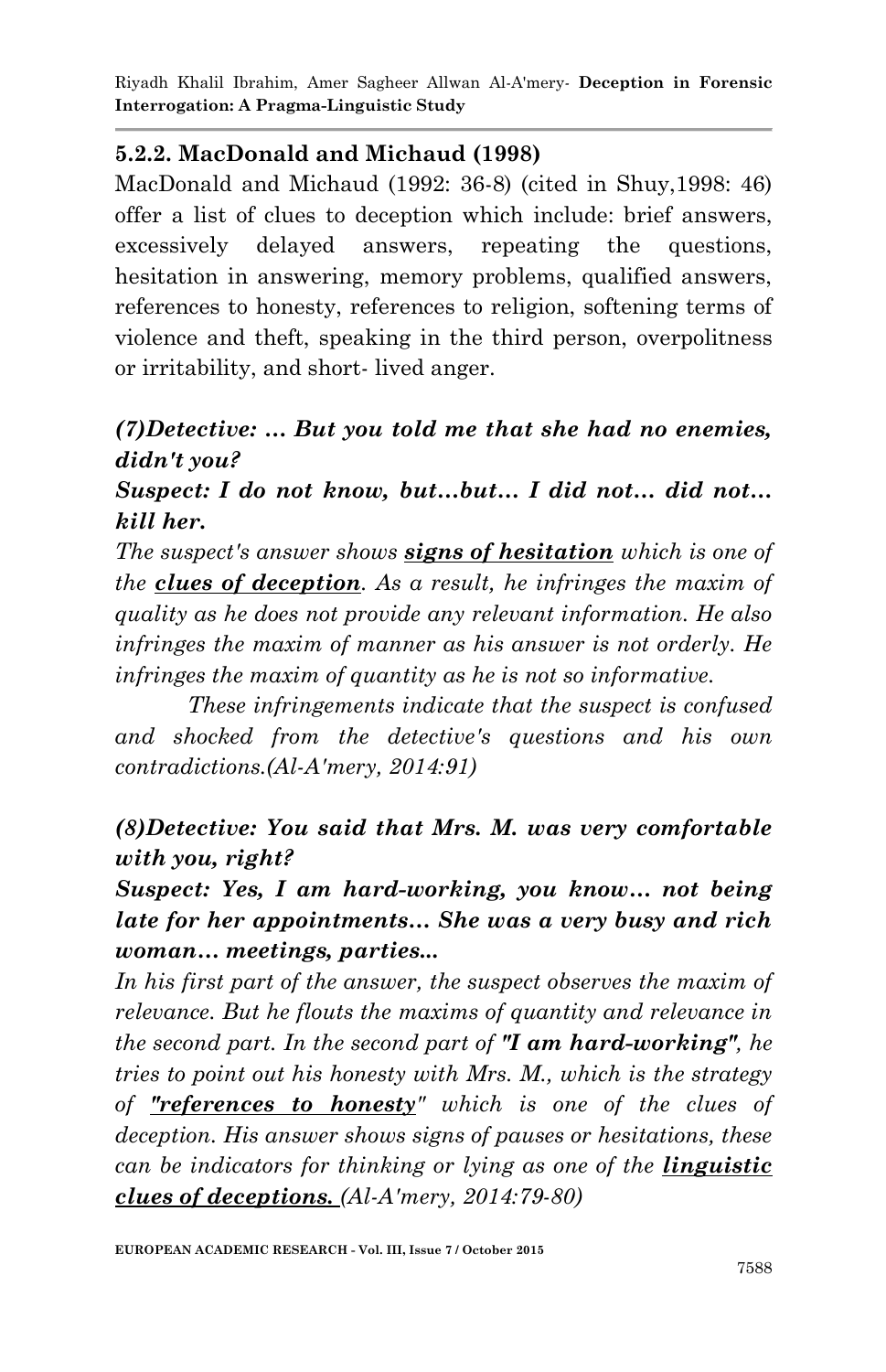#### **5.2.3. Bachenko et. al. (2008)**

Bachenko et. al. (2008: 44) report that "laboratory studies of deception have found that deceivers tend to use fewer selfreferencing expressions (I, my, mine) than truth-tellers do and fewer references to others". They (ibid.) also confirm that "changes in the use of referential expressions, like changes in verb tense, have also been cited as indicative of deception", and these changes can be captured formally. Such changes in reference often involve the distancing of an item; deceptive statements may also omit references entirely (ibid.).

#### **5.2.4 Fitzpatrick and Bachenko (2010)**

Fitzpatrick and Bachenko (2010: 184) identify a subset of language deception indicators that can be formalized as a linguistic model. The model incorporates three classes of language-based deception clues. They (ibid.: 194) affirm that the deception indicators may include hedges, negative forms, verb tense changes, pronoun changes, memory loss, noun phrase changes, overzealous expressions, qualified assertions, negative emotions, rationalizations of an action, time loss, thematic role changes, topic changes and balance of narrative detail at the beginning, middle, and end of a discourse.

# *(9)Detective: Who do you think that killed Mrs. M.? Did she have any enemies?*

## *Suspect: No, As far as I know she had no enemies. She was a very nice person*

*The suspect flouts the maxim of quantity as he provides more information than required. He also uses hedges as an indicator of deception and to avoid any self-commitment through his answers. He also violates the maxim of quality as he gives a different reply after that, and he conceals information as he already knew the killer(s) and he is one of them. He simply lies. (Al-A'mery, 2014:85-6)*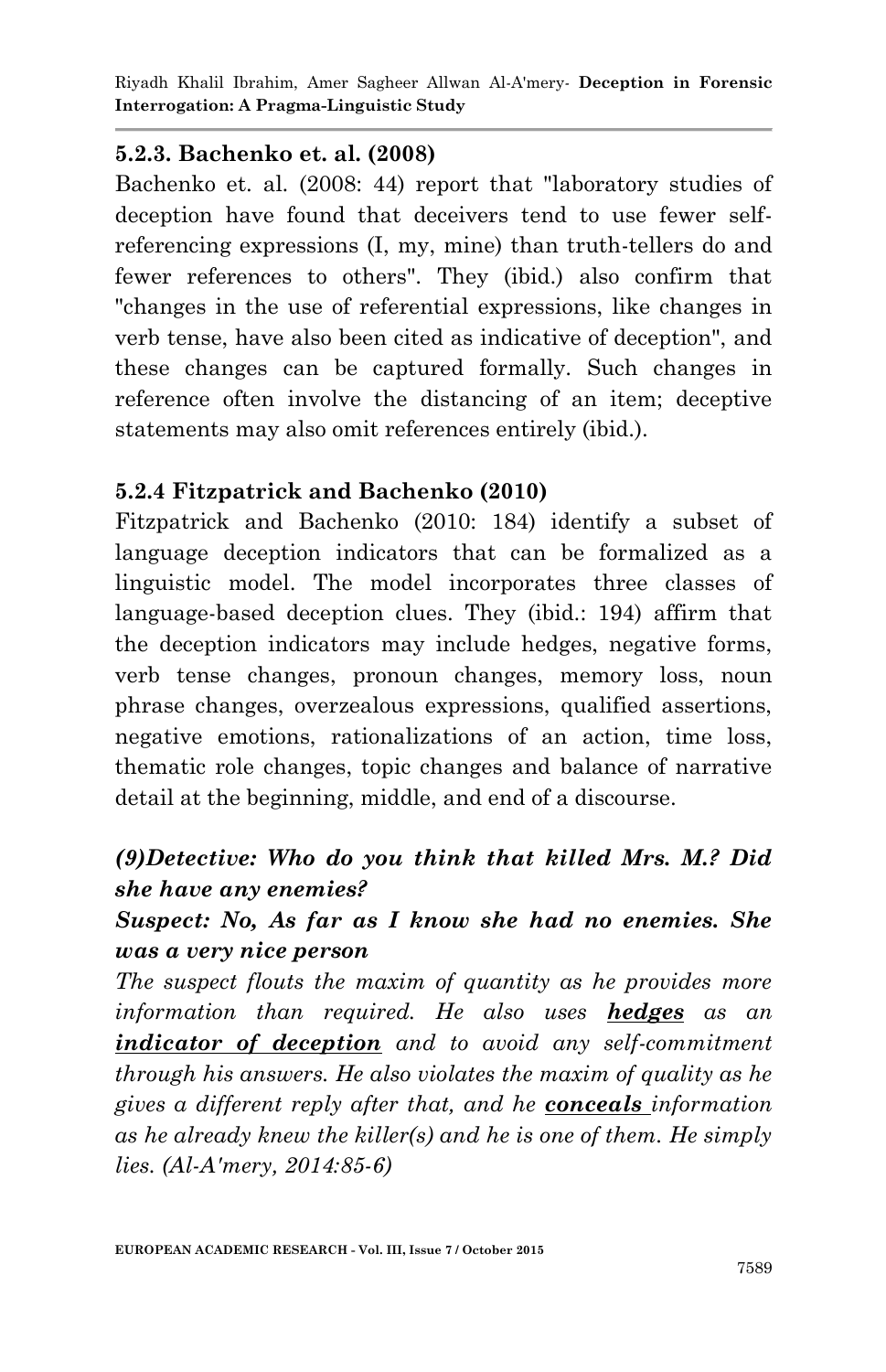# *(10)Detective: Since when do you work for Mrs. M.? Suspect: I worked for her for three years. I lasted longer than any driver who worked for her. She was very comfortable with me.*

*The suspect's answer observers the maxim of quality but violates the maxim of quantity by giving so much information. He also violates the maxim of relevance as this answer is not related to the detective question which is about the duration of the suspect work. This answer contains irrelevant information which infers that this represents one of the deception kinds. In his second part of the answer "She was very comfortable with me", he tries to indicate that he was honest with Mrs. M. as an indication of innocence and honesty. This is a strategy of "references to honesty" that represents one of the clues of deception. (Al-A'mery, 2014:78-9)*

### **6. CONCLUSIONS:**

A deliberate distortion, concealment, ambiguous, manipulative information as well as among the most important and frequent deception tool used by the suspects to hide information that can engage them with crimes. By using different kinds of deception, suspects use a variety of linguistic indicators and clues to keep their position safe and clear themselves from legal reliability. It is noted that, in the case studied here, the suspect did not use all the linguistic indicators and none of Bachenko et. al. (2008) which indicates that the suspect selects whatever deception indicators and kinds that achieve their purposes.

It seems that suspects use the non-observances of Grice maxims when they lie or give distorted or manipulative information about the accidents, thus, violating Grice maxims. In some cases, the irrelevant answer violates the principle of "relevance observance". Or the answer is uninformative and this reflects the suspect's unwillingness to cooperate with the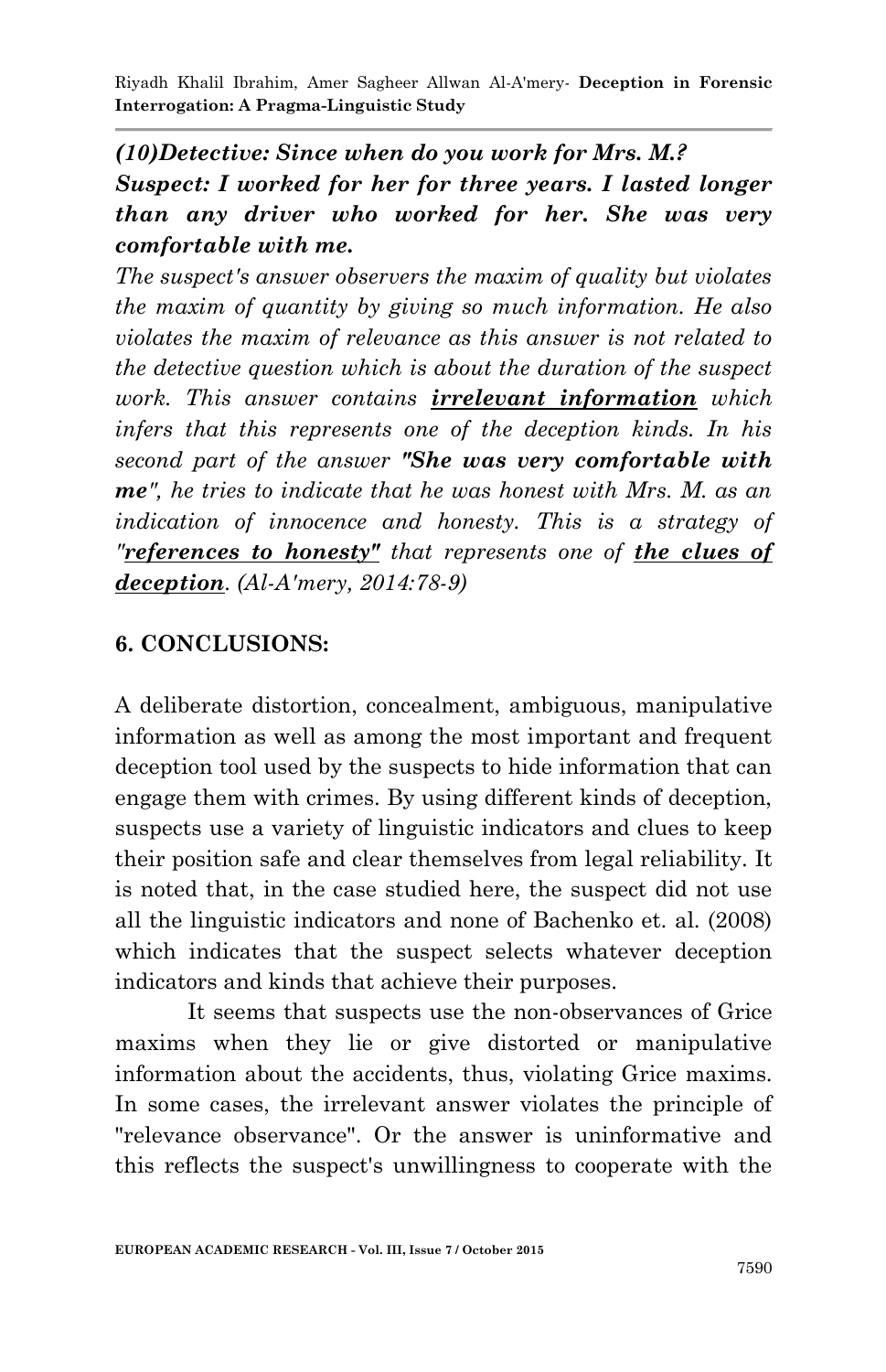detectives or their unwillingness to implicate themselves to crimes or to shock or confusion.

It also seems that detectives use a variety of linguistic indicators of deception. In the case under study the suspects use

A full account of deception in police interrogation could be found in *Al-A'mery, A'mer (2014). A pragmatic Analysis of Interrogation in Selected Forensic Texts. University of Baghdad, College of Languages. Unpublished M.A. thesis. Supervised by Prof. Dr. Riyadh Khalil Ibrahim.*

#### **REFERENCES**

- Al-A'mery, S. A'mer (2014). *A pragmatic Analysis of Interrogation in Selected Forensic Texts.* University of Baghdad, College of Languages. Unpublished M.A. thesis.
- Bachenko, Joan, Eileen Fitzpatrick & Michael Schonwetter (2008) *"Verification and Implementation of Language-Based Deception Indicators in Civil and Criminal Narratives".* In Proceedings of the 22nd International Conference on Computational Linguistics (Coling 2008), pp: 41-48, Manchester, August 2008.
- Bond, Jr. C.F. & M Robinson (1988) *"The evolution of deception".* In *Journal of Nonverbal Behavior,* Vol. 14, pp: 295-307.
- Braz, Andre F.R.M. (2010) "*A preliminary study of interrogation in Spain*".Unpublished M.A. Thesis, Universitst Pompeu Fabra.
- Cruse, Alan (2000) *Meaning in Language: An Introduction to Semantics and Pragmatics*. Cambridge: Cambridge University Press.
- Cutting, Joan (2002) *Pragmatics and Discourse*. London: Routledge.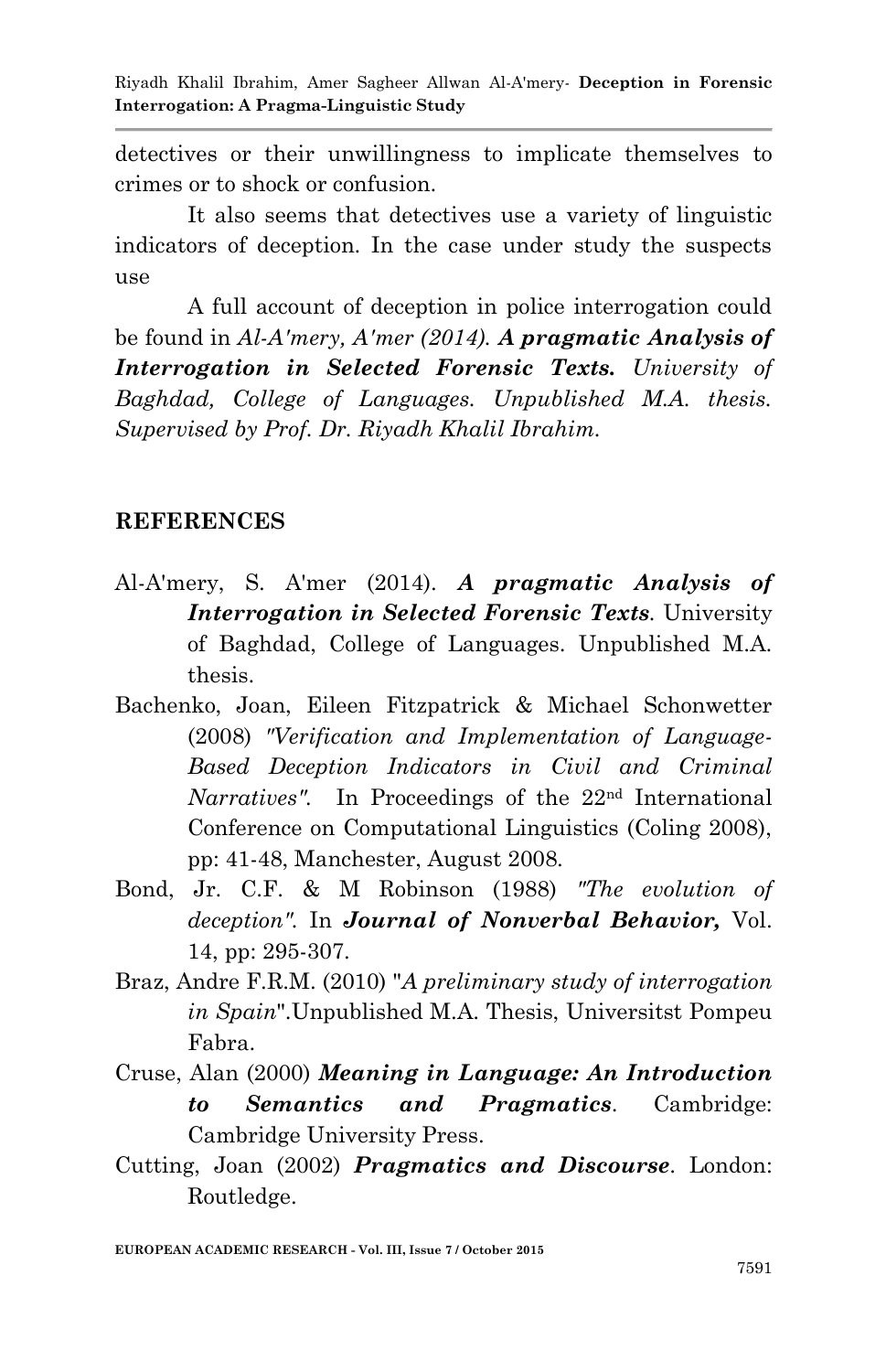- DePaulo, M. Bella., Deborah A. Kashy, Susan E. Kirkendol, Melissa M. Wyer, and Jennifer A. Epstein, (1996) *"Lying in everyday life"*. *Journal of Personality and Social Psychology*, Vol. 70, pp: 979-995.
- Dillon, J. T. (1990) *The practice of questioning*. London: Routledge.
- Ekman, Paul (1985) *Telling lies: Clues to Deceit in the Marketplace, Politics, and Marriage*. New York: W. W. Norton.
- Fitzpatrick, Eileen & Joan Bachenko (2010) *"Building a forensic corpus to test language- based indicators of deception".* In Gries, S. Stefan, Wulff, Stefanie and Davies Mark (eds.) *Corpus-linguistic Applications: Current Studies, New Directions.* Series in Language and Computers. Amsterdam: Rodopi.
- Grice, Herbert Paul (1975) "*Logic and Conversation"*. In P. Cole &J. Morgan (Eds.) *Syntax and Semantics***,** 3:41-58. New York: Academic Press.
- Griffiths, Patrick (2006) *An Introduction to English Semantics and Pragmatics***.** Edinburgh: Edinburgh University Press.
- Hartwig, M. (2005) *"Interrogating to detect deception and truth: Effects of strategic use of evidence*". Department of Psychology, Goteberg: Göteborg University.
- Knapp, M. L. & Comadena, M, E. (1979) *"Telling it like it isn't: A review of theory and research on deceptive communication". Human Communication Research*, 5: 270-285.
- Linell, Per (2001) *Approaching Dialogue: Talk, Interaction and contexts in Dialogical perspectives*. Amsterdam: John Benjamins.
- Masip, Jaume, Eugenio Garrido & Carmen Herrero (2004) *"Defining deception*". In *anales de psicología*, Vol. 20, Servicio de Publicaciones de la Universidad de Murcia.